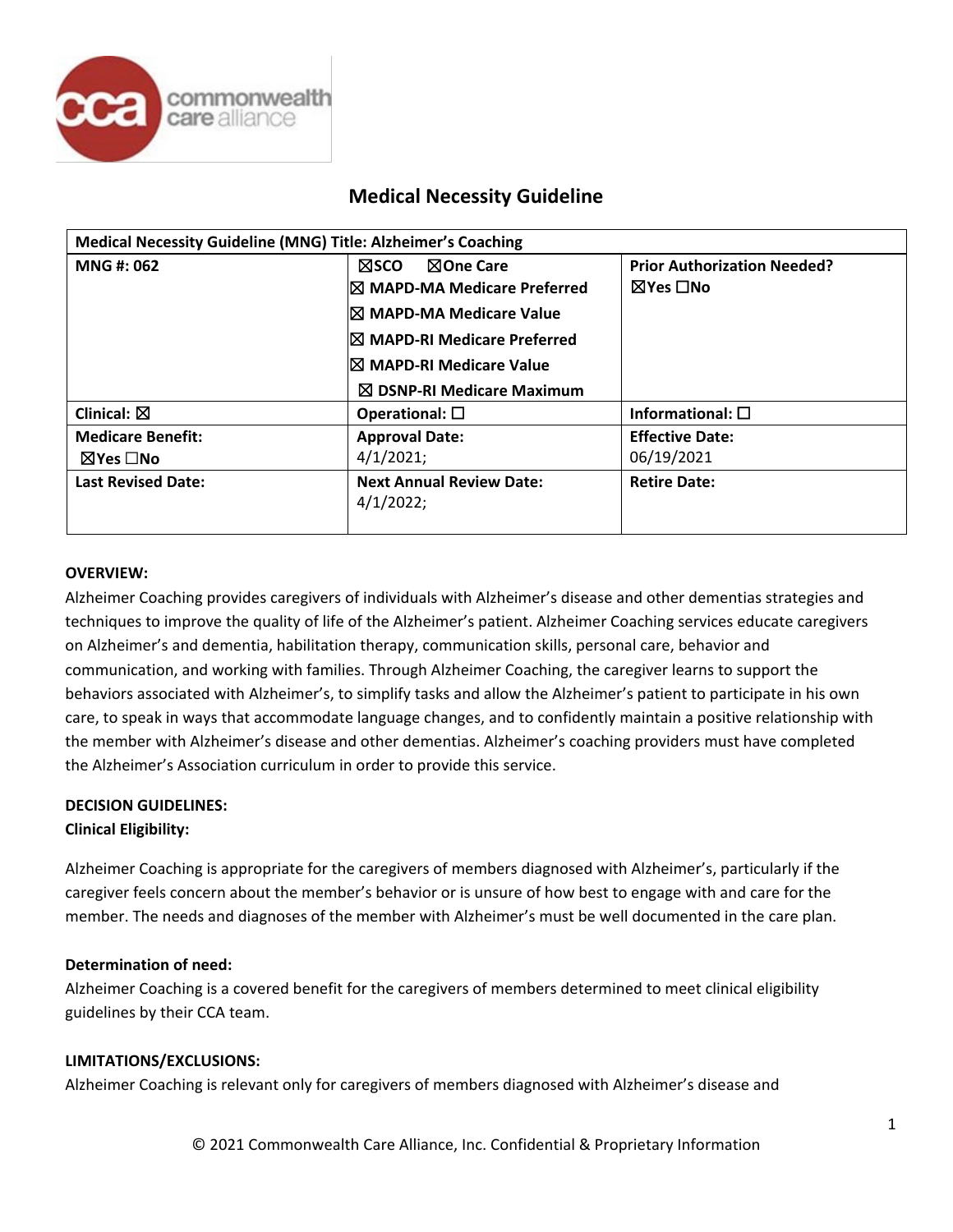

## **Medical Necessity Guideline**

related dementias and can be authorized for a maximum of 12 sessions per year.

#### **KEY CARE PLANNING CONSIDERATIONS:**

The Alzheimer's Association curriculum is required for providers. Alzheimer Coaching providers must have 87 hours of training: 75-hour Home Health Aide course and an additional 12 hours of training relating to the responsibilities of

Alzheimer Coaching. Alzheimer Coaching is linked to habilitation therapy, a non-medical method of care for people with Alzheimer's that aims to strengthen Alzheimer's patients' current abilities through task simplification and communication techniques designed to accommodate improved connection between caregiver and patient.

#### **AUTHORIZATION:**

Prior authorization is required for Alzheimer Coaching with code S5111 with a limit of up to 12 sessions per year. Authorizations decisions must be made on the basis of an assessment of the member by a CCA are team member and must be documented in the medical record. Authorization is required for each episode of coaching and must be evaluated and deemed medically necessary.

#### **REGULATORY NOTES:**

N/A

#### **RELATED REFERENCES:**

- 1. <https://alzheimerscareresourcecenter.com/coaching-for-caregivers/>
- 2. Moore, Beverly L., "What is Habilitation Therapy." stilmee.com/PDFs/Habilitation\_Therapy.pdf.
- 3. Sweet Grapes, Inc., StilMee, "Who We Are: History." stilmee.com/who/history.aspx.

#### **ATTACHMENTS:**

| <b>EXHIBIT A</b> |  |
|------------------|--|
| <b>EXHIBIT B</b> |  |

#### **REVISION LOG:**

| <b>REVISION</b><br><b>DATE</b> | <b>DESCRIPTION</b> |
|--------------------------------|--------------------|
|                                |                    |
|                                |                    |